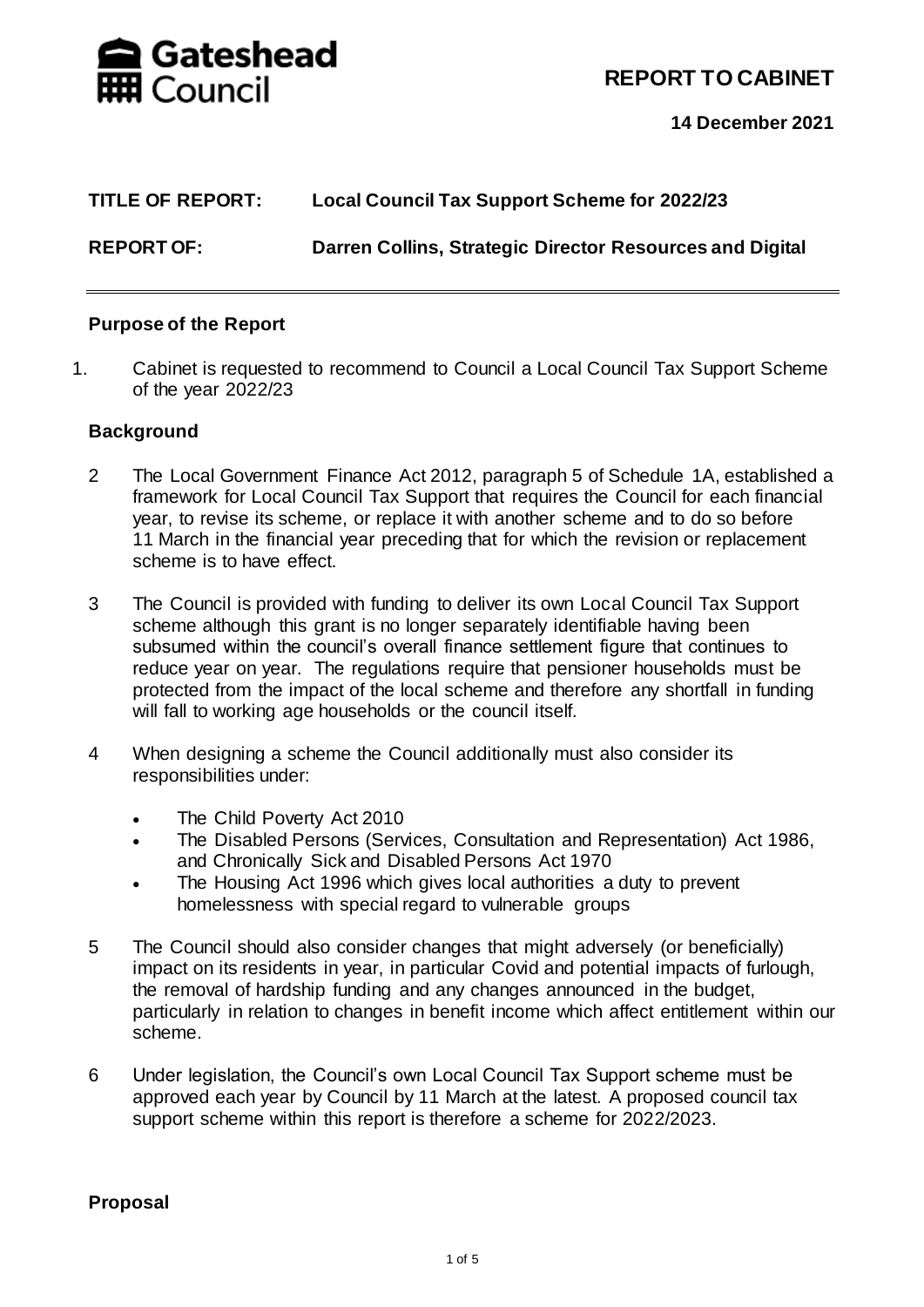- 7 The proposed Local Council Tax Support scheme for Gateshead has been established with due regard to the Council's statutory obligations and in order to support those claimants most in need of financial assistance, consistent with the Council's other priorities and policies.
- 8 Apart from some minor underlying adjustments to the scheme calculations to bring the scheme in line with the Government's Housing Benefit and Universal Credit scheme, the proposed scheme for 2022/23 will remain the same as the scheme that was in place in previous years from 2013/14 and this will retain the same provision for pensioners and the original 8 underlying principles outlined below for working age claimants:
	- Protection should be given to certain groups all working age claimants to pay at least 8.5% of their council tax liability
	- The scheme should encourage people to work
	- Everyone in the household should contribute
	- Capital or Savings threshold should be maintained at £16,000
	- War Pensions should be disregarded
	- Minimum level of support should be £1 (per week)
	- Child benefit should be disregarded as income.
	- A discretionary fund should be maintained.
- 9 The proposed scheme therefore retains the minimum contribution for all working age claimants at 8.5% of their Council Tax liability and does not recommend an increase to this figure.

#### **Recommendations**

- 9 Cabinet is requested to recommend that Council:
	- i) Approves the proposed scheme as set out in paragraphs 8 and 9 of the report; and
	- ii) delegates powers to the Strategic Director, Resources and Digital to provide regulations to give effect to the scheme.

For the following reasons:

- i) To meet the statutory requirements of the Local Government Finance Act 2012 in relation the establishment of a framework for Localised Council Tax **Support**
- ii) To mitigate the impact of Welfare Reform changes and the impacts of Covid on Council Tax support claimants
- iii) To mitigate the impact of funding reductions on Council finances
- iv) To support the Council's "Thrive" agenda.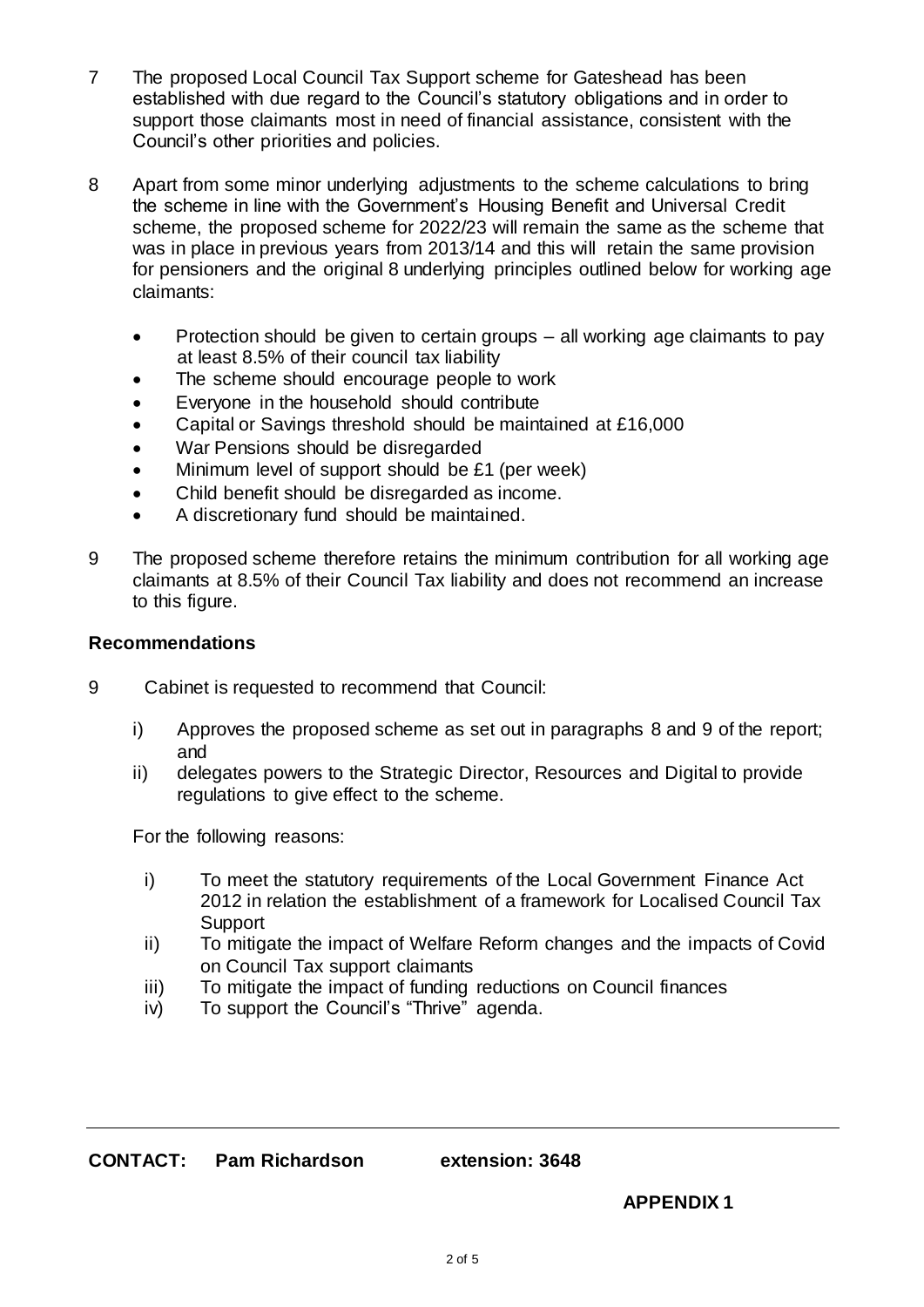## **Policy Context**

1. The proposals in this report are consistent with Council priorities and in particular ensuring that effective use is made of Council resources to support the framework for "making Gateshead a place where everyone thrives".

## **Background**

2. The Welfare Reform Act 2012 included the abolition of the Council Tax Benefit scheme with effect from 1 April 2013.

The Act created the need for each billing authority in England to develop a scheme that 'states the classes of person who are to be entitled to a reduction under the scheme'. The Council must, before developing a scheme, consult any major precepting authority, which has power to issue a precept, publish a draft scheme in such a manner as it sees fit, and then consult such other persons as it considers are likely to have an interest in the operation of the scheme.

- 3. The Council scheme, since 2013 has been based on 8 underlying principles:
	- **Principle 1 Protection should be given to certain groups** All working age claimants to pay at least 8.5% of their council tax liability. The council will support through the local scheme the remaining amount up to 91.5%.
	- **Principle 2 The scheme should encourage people to work –** The earnings taper will not be increased and the earnings disregard will not be decreased.
	- **Principle 3a Everyone in the household should contribute: Non-Dependants -** Non dependant deductions will increase in line with government recommendations and be on a sliding scale according to income.
	- **Principle 3b Everyone in the household should contribute: Second Adult Rebate –** there will be no second adult rebate.
	- **Principle 4 Benefit should not be paid to those with relatively large capital or savings –** The level of savings a claimant can have will be £16,000. A tariff will be applied for savings held between £6,000 and £16,000.
	- **Principle 5 War pensions should not be included as income –** In recognition of the sacrifices made by war pensioners, war pension income will be excluded as income.
	- **Principle 6 There should be a minimum level of support –** The minimum award of council tax support will remain at £1 per week.
	- **Principle 7 Child benefit will not be included as income –** All child benefit income will continue to be disregarded in the calculation.
	- **Principle 8 Establishment of a discretionary fund –** A discretionary fund will allow for additional support to be provided to the most vulnerable in exceptional circumstances.

### **Consultation**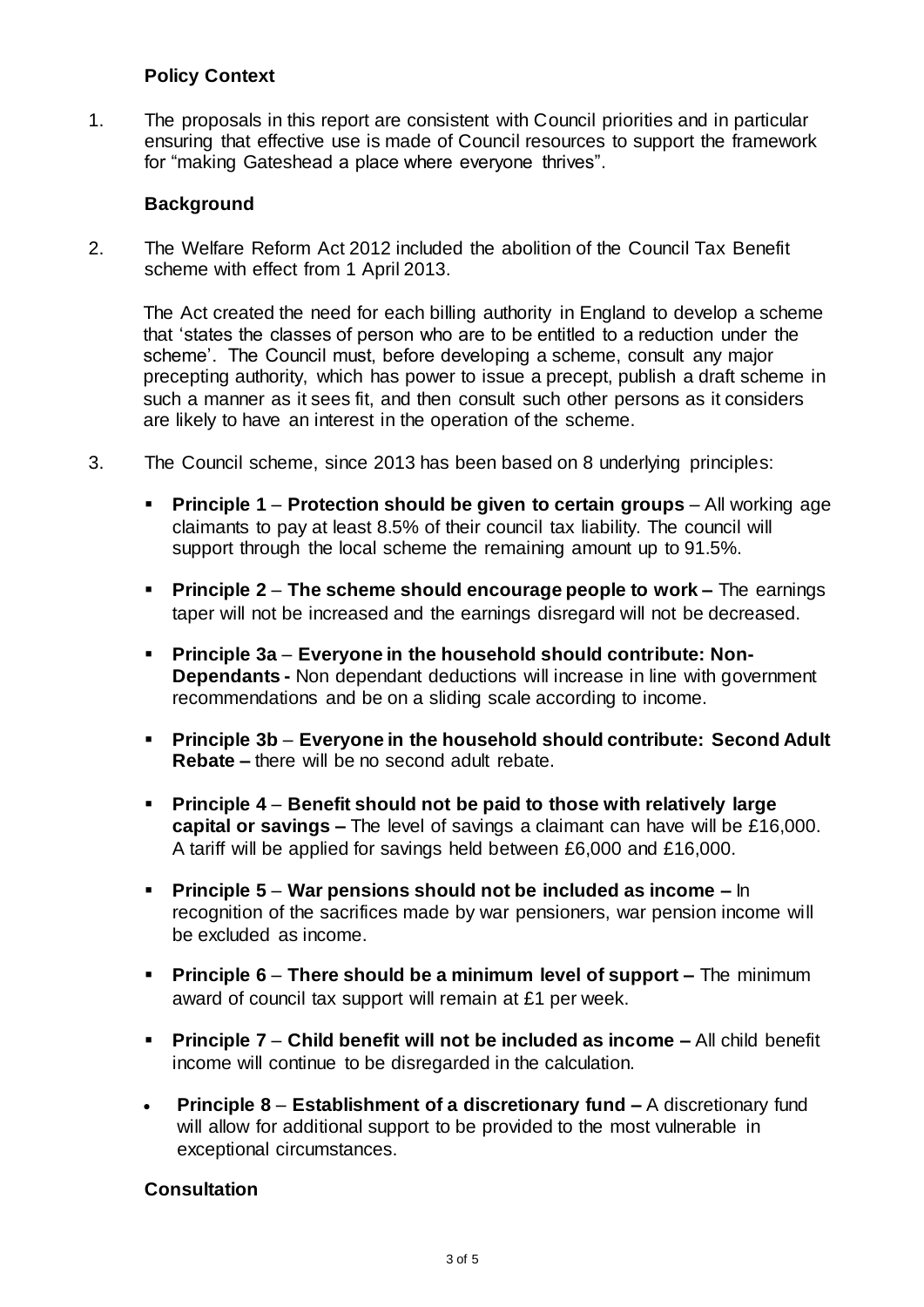4. The Leader of the Council has been consulted in the preparation of this report. Where the proposed scheme for a year remains the same as in previous years, no formal consultation is required to be undertaken.

## **Alternative Options**

5 Alternative options could involve the adoption of a scheme which offers less support by increasing the minimum contribution or more support to residents by increasing at a greater rate the Council's commitment of resources. The proposal retains the significant level of support from the Council to working age claimants in line with policy priorities.

## **Implications of Recommended Option**

### 6 **Resources**:

# **a) Financial Implications –**

- 6.1 The proposed approach enables the Council to operate a support scheme within the funding available and to mitigate the impact on working age claimants by utilising council resources.
- 6.2 Adopting the scheme means that approximately 12,000 council tax payers (out of 13,400 working age claimants) will continue to pay no more than 8.5% of their council tax (around £126 per year/£2.42 per week). This is based on current numbers of claims. It is anticipated that these numbers may significantly increase as furlough ends over the coming months, but it is as yet, relatively unknown. However additional unquantifiable factors are changes announced in the recent budget (in particular the Universal Credit taper) which will increase benefit income but may then reduce the amount of support available in this scheme, however, claimants would gain financially overall. These impacts will be closely monitored.
- 6.3 The full impact on the Collection Fund also continues to be monitored and the behaviour of those claimants who are required to pay has been analysed during the current and previous years. Collection from this client group has remained static in the first eight years of the scheme and continues to do so in 2021/22, despite the impact of Covid and partially due to the provision of hardship funding.
- 6.4 A discretionary fund of £25,000 is available to be used to support the most vulnerable claimants in exceptional circumstances.
- 6.5 The removal of the ring-fence within the Government funding calculation means that Government funding for this area has been significantly reduced. The best estimate of the net overall cost of the scheme to the Council is approximately £23.8 million with Government funding currently estimated at £3.6m.
- 6.6 In 2020/21, as a response to the COVID -19 pandemic, the Government provided local authorities with hardship funding to reduce the liability of working age Local Council Tax Support claimants by up to £150. The Government provided another source of funding again in 2021/22 and this effectively reduced the liability for over 12,000 working age council tax payers for 2020/21 and 2021/22.